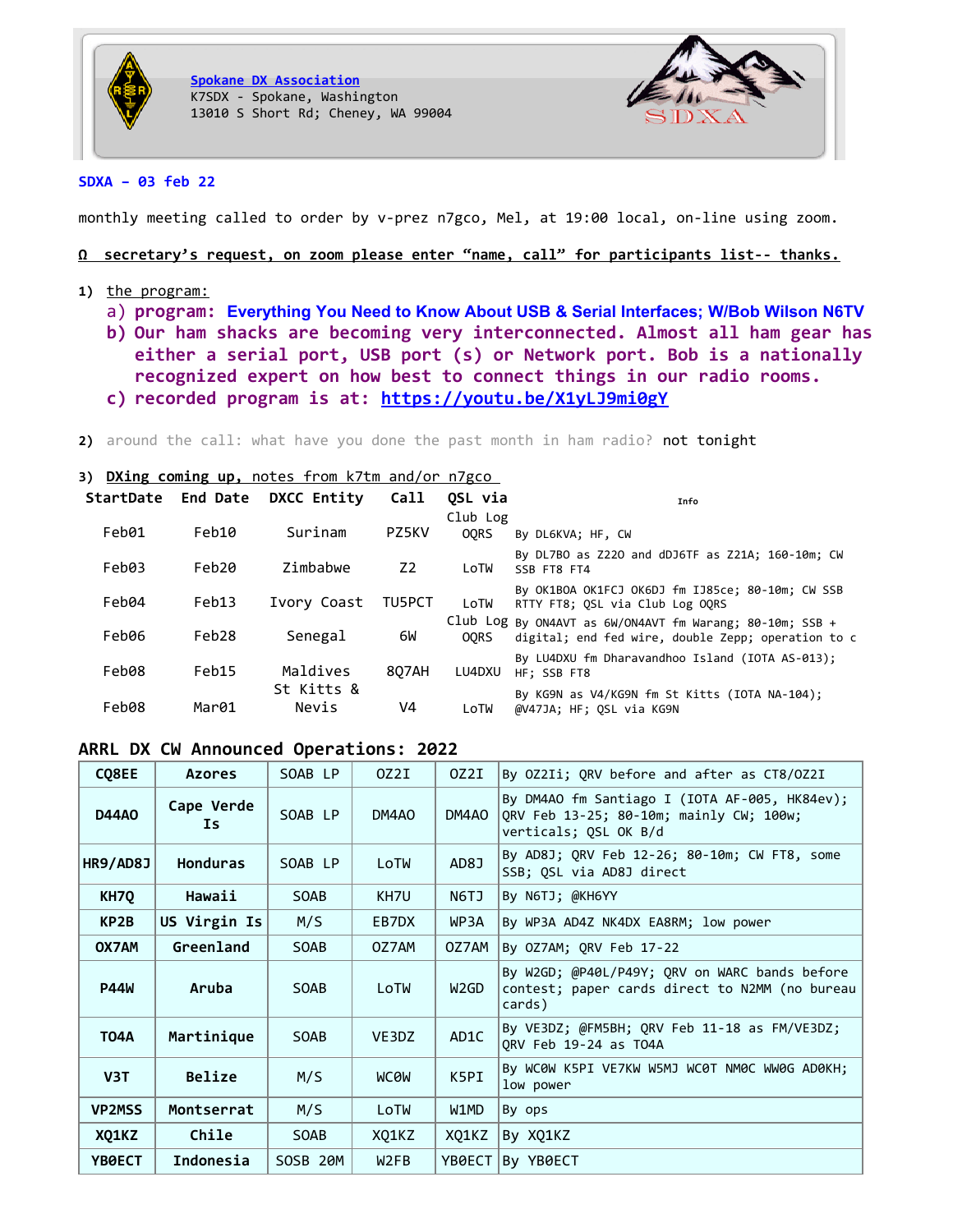| YB2DX              | Indonesia | <b>SOAB</b> | LoTW |             | YB2DX By YB2DX; QSL via YB2DX                    |
|--------------------|-----------|-------------|------|-------------|--------------------------------------------------|
| ZF <sub>2</sub> SS | Cavman Is | SO LP       | LoTW |             | KO7SS By KO7SS; vertical, wires                  |
| ZF5T               | Cayman Is | M/S         | LoTW | <b>TDDX</b> | By W5SJ K4UEE K5GO; fm Cayman Brac; low<br>power |

- **a) monthly question: any DXpedition(s) worth gathering member donations for?** *i)*
- b) **some history and a** good site to follow:<http://www.ng3k.com/Misc/adxoc.html>; 1. 2022: \$200: TX5N Raivavae (Austral Islands) OC-114
	- 2. 2021: \$259.11 3Y0J Bouvet Island(https://www.3y0j.no/clubsandfoundations)

# **4) officer reports:**

- a) **secretary's report** from wa0www; the last monthly minutes:<http://www.sdxa.org/?cat=10>;
- b) **treasurer's report** from k7kb; income:\$240 (donation and dues); expenses:\$200 (ARRL Insurance) *i)* dxpeditions donations from members: around \$525; after \$259.11Bouvet and \$200TX5N *ii)* paypal for convention has \$1999.84
- c) **VP's report from n7gco;** see web page and i/o email for upcoming events
	- *i)* 03mar22:Al Rovner K7AR, "Planning Your First DXpedition"
	- ii) 07apr22: Dave Ellison, W7UUU; "Rebuilding Your Ham Shack after a Fire" 1. Dave, W7UUU, who lost his amateur radio shack in a fire and built a new one based on terrific principles for all hams.
	- *iii)* 05may, Bob K7TM, Jim N7ESU & Pat N7UVH on Insights from the Idaho Renegades Bob –Using Keypad and Antenna matches Jim – Owning a repeater Pat – Doing SO2R
	- *iv)* 07july, prep for the convention
	- *v)* and keeping up the YouTube channel: <https://www.youtube.com/channel/UCMF5QzqCJ65iJupGW64Dlwg> question/request: how to use cluster spots would be a good workshop.
- 5) **2021 2022 PNW DX conv by SDXA an update:** co-chairs: n7gco Mel and k7tq Randy
	- a) webpage: [https://pacificnwdxconvention.com](https://pacificnwdxconvention.com/)
	- b) registration are coming in, along with speakers, a few prizes and Centennial rooms are being booked (\$155/night).
	- c) Randy K7TQ went through the basic of what happens at a DX Convention, from friday night, thru saturday and into sunday brunch.
	- d) along with other activities such as: QSL card checkers, door prize drawings (all get a ticket), raffle prize ticket sales and drawing on sunday, vendor/manufacturer demos, and more.
		- *i)* note there is not a swap fest, nor VHF/UHF activities, no emergency management, etc; focus is on HF operation, DXing and DX contesting.
	- e) what can SDXA members do to help? raffle ticket sellers are extremely important and needed through out the convention, photographers, registration help, setup and tear down of course and more.
	- f) **motion:** Move to allocate up to \$5000 to cover general expenses for the SDXA Pacific NW DX Convention for  $1<sup>st</sup>$  weekend of August 2022. And with the chairs, authorized to use the funds as appropriate for this DX convention.

```
i) Mover wa7aqh
ii) 2
nd: wu7x
iii) any objections? none heard - results all y-0 n-0 a
iv) motion: passes
```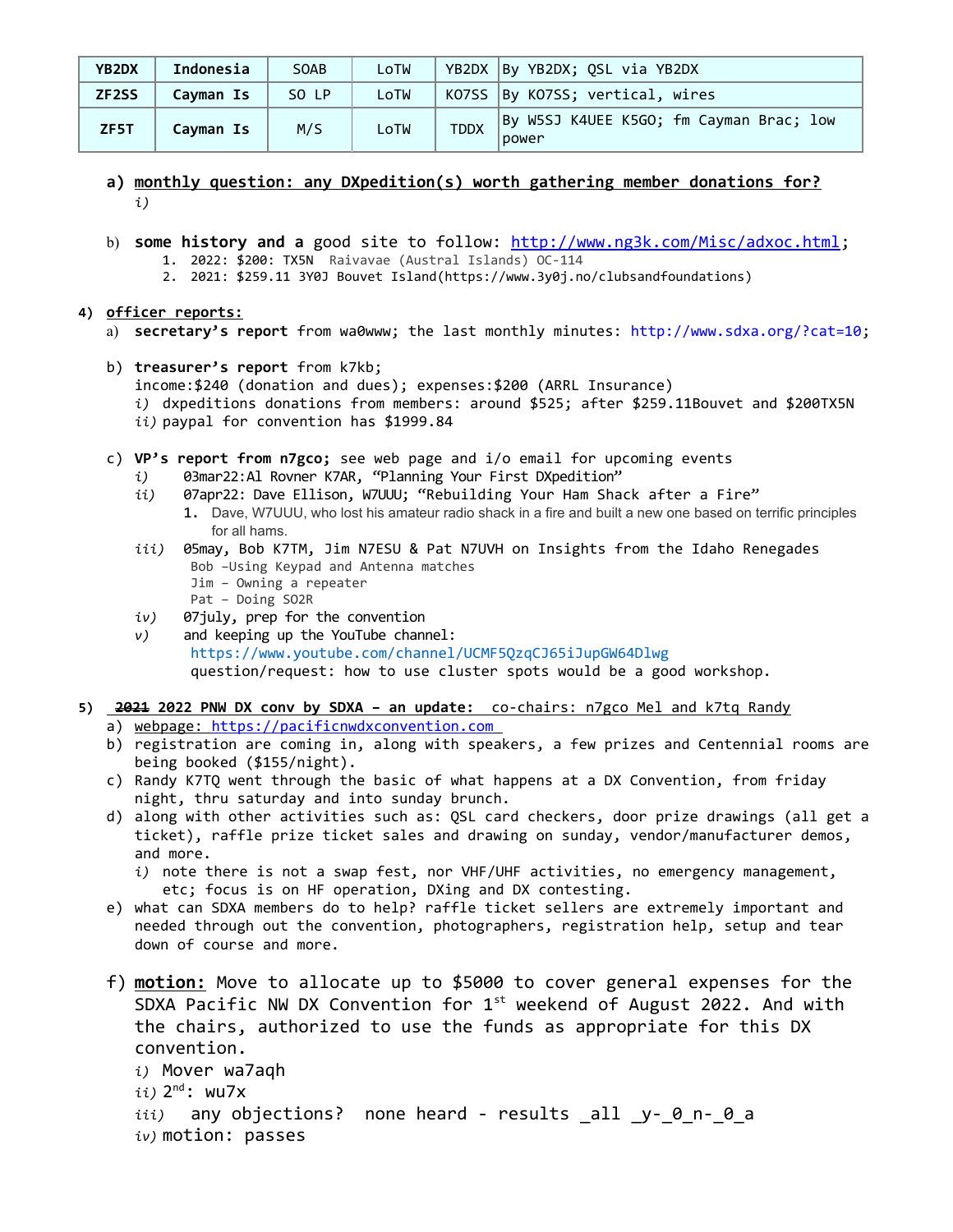g) **motion:** Move to allocate up to the amount of the raffle fund (currently ~\$3583) to cover expenses for prizes for the SDXA Pacific NW DX Convention for  $1^{st}$  weekend of August 2022. And with the chairs, authorized to use the funds for prizes as appropriate for this DX convention. *i)* Mover wa7aqh *ii)* 2 nd: wu7x *iii)* any objections? none heard - results \_all\_y-\_0\_n-\_0\_a *iv)* motion: passes

### **old business:**

**6) c ontests** from wa0www:

| a) the $5th$ and $6th$ of 10 Pac NW DX Trophy Cup is this month: |      |  |                                |  |
|------------------------------------------------------------------|------|--|--------------------------------|--|
| + CQ WW RTTY WPX Contest                                         | \ #5 |  | 0000Z, Feb 12 to 2400Z, Feb 13 |  |
| + ARRL Inter. DX Contest, CW #6                                  |      |  | 0000Z, Feb 19 to 2400Z, Feb 20 |  |
| + ARRL Inter. DX Contest, SSB #7                                 |      |  | 0000Z, Mar 5 to 2400Z, Mar 6   |  |

- **b) monthly question:** Does anyone know of a contest coming up in the next month or two, others may have an interest in? here are some.
	- *i)* others:

|                                         | 1400Z-2400Z, Feb 5                                                                                                                                            |
|-----------------------------------------|---------------------------------------------------------------------------------------------------------------------------------------------------------------|
|                                         | 1600Z, Feb 5 to 0359Z, Feb 6 and 1600Z-2359Z, Feb 6                                                                                                           |
|                                         | 1800Z, Feb 5 to 1800Z, Feb 6                                                                                                                                  |
| + North American Sprint, CW             | 2300Z, Feb 5 to 0300Z, Feb 6                                                                                                                                  |
| <b>CQ 160-Meter Contest, SSB</b>        | 2200Z, Feb 25 to 2200Z, Feb 27                                                                                                                                |
| + FTn DX Contest                        | 1200Z, Feb 26 to 1200Z, Feb 27                                                                                                                                |
| <b>B</b> North American QSO Party, RTTY | 1800Z, Feb 26 to 0559Z, Feb 27                                                                                                                                |
| <b>H</b> Idaho QSO Party                | 1900Z, Mar 12 to 1900Z, Mar 13                                                                                                                                |
|                                         | Mexico RTTY International Contest 1200Z, Feb 5 to 2359Z, Feb 6<br><b>H</b> Minnesota QSO Party<br>+ British Columbia QSO Party<br>+ European Union DX Contest |

## **\*\*\* w7sg 20-21st Feb , George Washington special event station will be on.**

- **7) club DX HF morning net** from n7uvh
	- a) what is the latest? 3840 kHz at 8am on wednesdays. is working great..
	- *i)* k7sto Mike and ad7xg Gary will be guest net managers in february, thanks guys. b) note: will hold and not have 20:00 local on 160M for the winter. stay tuned.
- **8) clublog and SDXA** from n7uhv
	- a) this is a good time of year to update your club log..
	- b) Need to have an upload once a year to stay active in the SDXA club.
	- c) Some have fallen off the SDXA Clublog list, even after uploaded in  $\langle 1 \rangle$  year. found out one thing, in the call signs used tab, the show in leagues may get reset to no, check it.
	- d) n7uvh uploads 4 times a year and used the LOTW log sync on the upload and filled a few slots
- **9) Spokane libraries:**
	- **a)** on hold still only during open hours

#### **new business:**

- **10) any new business from anyone? none heard**
- **11) other/future:** 
	- **a) Trustee for K7SDX (expires: 10dec22)**
		- *i)* **still holding for now. Del will be checking with Dick in the next month.**  *ii)* **rules for using K7SDX**
			- 1. **at a meeting in the future** will discuss about rules to use the club call, K7SDX.
	- b) 2023 field day
	- c) **s ummer picnic**
	- **d) Spokane Hamfest: 24sep22**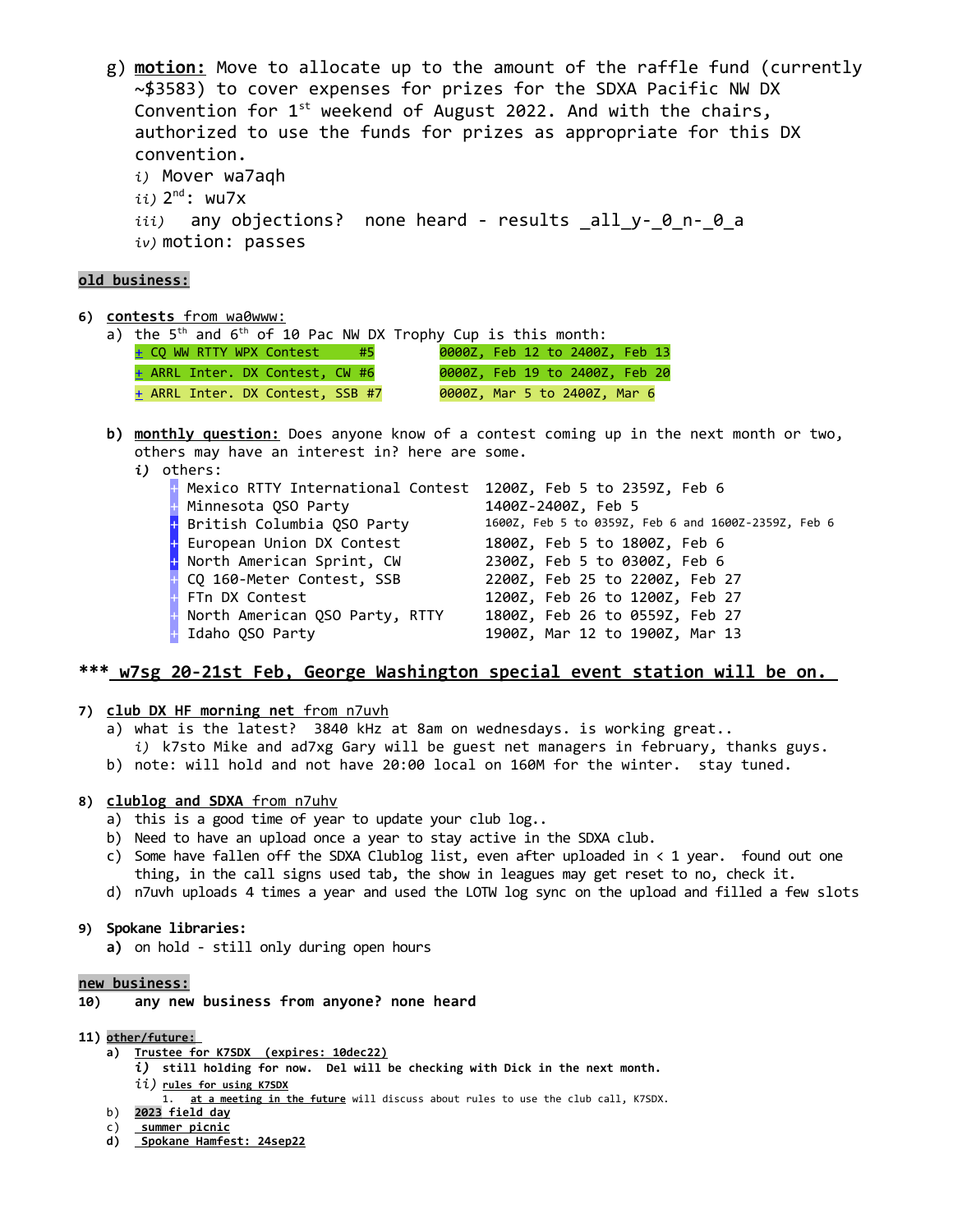## **12) new members of late:** *a)* dec21: NA7TP Ted (okay---- new call(ex-KG6MTC)) *b)* oct21: Mike N7ID and Rod AC7GL both from IDXA<br>*c)* sept21: n0zuf, Jay; w7drn Anita; and K2GEP Grego n0zuf, Jay; w7drn Anita; and K2GEP Gregory<br>k7phm\_\_Rick: w7bks\_\_Brandon *d)* jun21 k7phm, Rick; w7bks, Brandon *e)* apr21 k7tq,Randy (moscow); ww5a,Ken (cda); k7pew,Nick (pf); n7ll,David (spo); e) apr21 k7tq, Randy (moscow); ww5a,<br> *f*) mar21 w7ceg, Charlie (Ellensbug) *g)* feb21 wa6ndr, Rick; wa7cpa, Robin (Woodinville) *h)* jan21: w7tg, Tom *i)* nov kg6mtc, Ted; ai7cr, Josh; w6wbo Steven *j)* sep n7qt, Rob; w7cd, John and w7uj, Ed *k)* aug nh7s, Calvin Higa (app coming) *l)* june af7wh, Dale *m)* may w7gtf, Ron McCollum (Winthrop) *n)* april kc7aad, Rod Ekholm *o)* march ws7i, Jay and kj7iea, Peter *p)* feb 20 kq7c (ex-w7npn) Sarah

## **next month & adjourn:**

**13) program 03march,**

- **a) Speaker: Al Rovner K7AR**
- **b) Program: "Planning Your First DXpedition"**
- **c) Bio: Al has gone on many DXpeditions since 1987 and has operated from location sin the Caribbean, Central America, Europe, The Middle East and the Pacific. He has 353 confirmed DXCC entities.**

**14)** respectfully submitted by wa0www, jay, secretary.

**15)** and the great refreshments from yourself with this a call in

### **16) committees:**

- a. awards: n7gco
- b. card checker: ad7xg
- c. club log: n7uvh
- d. contests: wa0www (focus is pnwDX challenge trophy cup)
- e. convention: n7gco and k7tq
- f. dxing: n7gco (w/k7tm and k7sto) and dx net: n7uvh
	- i) dxnet: n7uvh
	- ii) dx awards: k7sto
	- iii) upcoming dx: k7tm
- g. io (not google) group: n7gco
- h. health and welfare of members: k7gs
- i. hf mentoring: wa7aqh
- j. historian: k7awb
- k. library: sdxa secretary (wa0www)
- l. local remote station/mentor: wa7aqh
- m. media: n7gco
- n. membership: k7kb
- o. million point club: k7tq
- p. photographers: nz2s and k7tm
- q. programs: n7gco
- r. qsl card checking: ad7xg and n7za
- s. Spokane hamfest: wa0www (and ad7qj)
- t. technical: w7sx, k7gs amd nz2s
- u. trustee-k7sdx: w7bhp
- v. web: wa7aqh, w/n7gco and k7kb teaming up
- w. you tube: n7gco
- x. zoom: n7gco
- y. SDXA cluster:(could investigate, could add to our go-daddy for www.cluster.sdxa.org)
- z. officers:
	- *i*) President: AD7XG Gary Bytnar, Davenport, WA 99122
	- ii) Vice President: N7GCO Mel Ming, Cheney, WA 99004
	- iii) Treasurer: K7KB John Gager, Colbert, WA 99005
	- *iv)* Secretary: WA0WWW Jay Holcomb, Newman Lake, WA 99025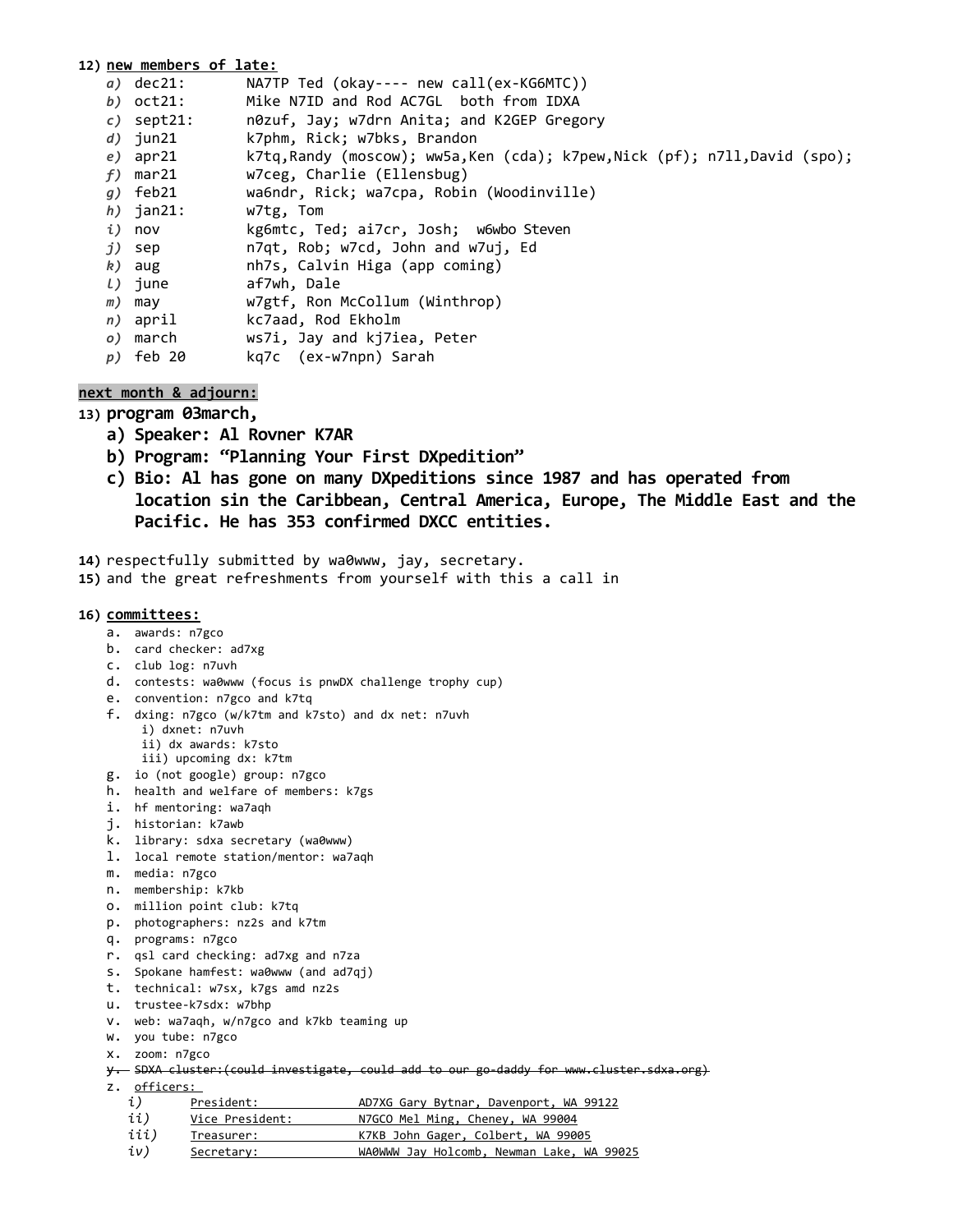|      | 17) DX coming up |                 |                                       |       |         |                                                                                              |
|------|------------------|-----------------|---------------------------------------|-------|---------|----------------------------------------------------------------------------------------------|
| a)   |                  |                 | http://www.ng3k.com/Misc/adxoc.html   |       |         |                                                                                              |
| b)   | for most wanted: |                 | http://www.clublog.org/mostwanted.php |       |         |                                                                                              |
| rank | <b>StartDate</b> | <b>End Date</b> | <b>DXCC</b> Entity                    | Call  | OSL via | Info                                                                                         |
|      | 94 Feb03         | Feb20           | Zimbabwe                              | Z2    | LoTW    | By DL7BO as Z220 and dDJ6TF as Z21A; 160-10m; CW<br>SSB FT8 FT4                              |
|      | 97 Feb05         | Feb25           | Mauritius                             | 3B8GY | SP2JMB  | By SP2JMB SP2TO fm IOTA AF-049; HF; CW SSB RTTY                                              |
|      | 68 Apr01         | Apr15           | Central<br>African Rep                | TL8AA | I2YSB   | By 7 op team; 160-6m; CW SSB RTTY FT8 (TL8ZZ on<br>FT8; 4 stations                           |
| 60   | Jun22            | Jun27           | Jan Mayen                             | JХ    |         | By LB5SH as JX/LB5SH; SSB FT8                                                                |
|      | 78 Oct26         | Nov03           | Cocos Keeling VK9CM                   |       | EB7DX   | By VK6VY VK6SJ VK6CQ; 160-10m; CW SSB FT8 RTTY;<br>VK9C in CQWW DX SSB                       |
|      | 4 Nov01          | Nov29           | Bouvet I                              | 3Y0J  | LoTW    | By LA7GIA LA7THA LB10I + team; 160-10m; CW SSB<br>FT4/FT8 RTTY; QSL: M00XO; dates tentative  |
|      | Dec15            | Dec31           | Crozet                                | FT8/c | TBA     | By F6CUK as TBA; dates tentative; operation to<br>continue until Mar 2023; details to follow |

# c) the basic list of the DXpeditions in top 100ish wanted

| <b>StartDate</b> | <b>End Date</b> | <b>DXCC</b> Entity       | Call        | QSL via          | Info                                                                                                         |
|------------------|-----------------|--------------------------|-------------|------------------|--------------------------------------------------------------------------------------------------------------|
| Jan04            | Feb06           | Sint Maarten             | PJ7         | LoTW             | By VA30SL as PJ7VA30SL fm IOTA NA-105; 40-6m; CW SSB +<br>digital; OSL via VA3OSL                            |
| Feb04            | Feb13           | Ivory Coast              | TU5PCT      | LoTW             | By OK1BOA OK1FCJ OK6DJ fm IJ85ce; 80-10m; CW SSB RTTY<br>FT8; QSL via Club Log OQRS                          |
| Feb12            | Feb15           | Ogasawara                | JD1         | LoTW             | By JE1XUZ as JE1XUZ/JD1; HF; CW SSB FT8; 50w; QSL via<br>JE1XUZ (B/d)                                        |
| Jan09            | Feb18           | Montserrat               | VP2MDF      | W2APF            | By W2APF; 80-10m; CW SSB; 100w; Buddipole, Hexbeam,<br>Delta Loop                                            |
| 2021 Dec29       | Feb22           | Senegal                  | 6W7         | F6HMJ            | By F6HMJ as 6W7/F6HMJ; 40-10m; CW SSB; dipole; holiday<br>style operation                                    |
| Feb25            | Feb27           | Puerto Rico              | KP3RE       | EA5GL            | By KP3V KP3H KP4RD KP4VP WP4U WP4N NP3MR NP3MJ WP4AW fm<br>Vieques I (IOTA NA-249); 80-10m; CW SSB FT8       |
| Feb08            | Mar01           | St Kitts &<br>Nevis      | V4          | LoTW             | By KG9N as V4/KG9N fm St Kitts (IOTA NA-104); @V47JA;<br>HF; OSL via KG9N                                    |
| Feb24            | Mar08           | St Vincent               | J88PI       | GW4DVB<br>Direct | By GW4DVB fm Palm I (IOTA NA-025, FK92ho); 40-6m; SSB<br>FT8                                                 |
| Feb26            | Mar26           | Sint Maarten             | PJ7AA       | AA9A             | By AA9A; 80-10m; CW SSB FT8 FT4                                                                              |
| Mar01            | Mar31           | Austral Is               | <u>FO</u>   |                  | By SP5EAQ fm Rimatara I (IOTA OC-050); HF; SSB; Covid<br>permitting                                          |
| Apr15            | Apr28           | Austral Is               | <b>TX5N</b> | LoTW             | By N7QT N6XG DJ9RR K5GS W1SRD N7BX KØBEE fm Raivavae I<br>(OC-114); 160-10m; CW SSB + digital; OSL via M0URX |
| Apr26            | May04           | Saba & Sint<br>Eustatius | PJ5         | LoTW             | By W5JON as PJ5/W5JON; 60-6m; SSB FT8; yagi, verticals;<br>OSL also OK via W5JON direct                      |
| Jun16            | Ju101           | St Kitts &<br>Nevis      | V47JA       | LoTW             | By W5JON fm Calypso Bay; 160-6m, incl 60m; SSB FT8;<br>yagi, verticals; QSL also OK via W5JON direct         |
| Ju102            | Ju109           | Saba & Sint<br>Eustatius | PJ5         | LoTW             | By W5JON as PJ5/W5JON; 40-6m SSB FT8; OSL also OK via<br>W5JON direct                                        |

**18) contests coming up: contest calendar** 

<http://www.hornucopia.com/contestcal/index.html>

see above

| Pacific NW Challenge Trophy contests:                              |                                            |
|--------------------------------------------------------------------|--------------------------------------------|
| + CQ Worldwide DX Contest, RTTY                                    | #1 done<br>0000Z, Sep 25 to 2400Z, Sep 26  |
| CQ Worldwide DX Contest, SSB                                       | #2 done<br>0000Z, Oct 30 to 2400Z, Oct 31  |
| <u>+</u> CQ Worldwide DX Contest, CW                               | #3 done<br>0000Z, Nov 27 to 2400Z, Nov 28  |
| ARRL RTTY Roundup                                                  | #4 done<br> 1800Z, Jan 8 to 2400Z, Jan 9   |
| + CO WW RTTY WPX Contest                                           | #5<br>0000Z, Feb 12 to 2400Z, Feb 13       |
| + ARRL Inter. DX Contest, CW                                       | #6<br>0000Z, Feb 19 to 2400Z, Feb 20       |
| ARRL Inter. DX Contest, SSB                                        | #7<br>0000Z, Mar 5 to 2400Z, Mar 6         |
| CQ WW WPX Contest, SSB                                             | #8<br>0000Z, Mar 26 to 2400Z, Mar 27       |
| CO WW WPX Contest, CW                                              | #9<br>0000Z, May 28 to 2400Z, May 29       |
| IARU HF World Championship #10                                     | #10<br>1200Z, Jul 9 to 1200Z, Jul 10, 2021 |
| $MC W W W W W W W W W W W W W W W W W W W W W W W W W W W W W W W$ |                                            |

**PACNWDX challenge trophy cup contests,above:**

a. **please send your claimed scores in body of email to SDXA io group or to the secretary**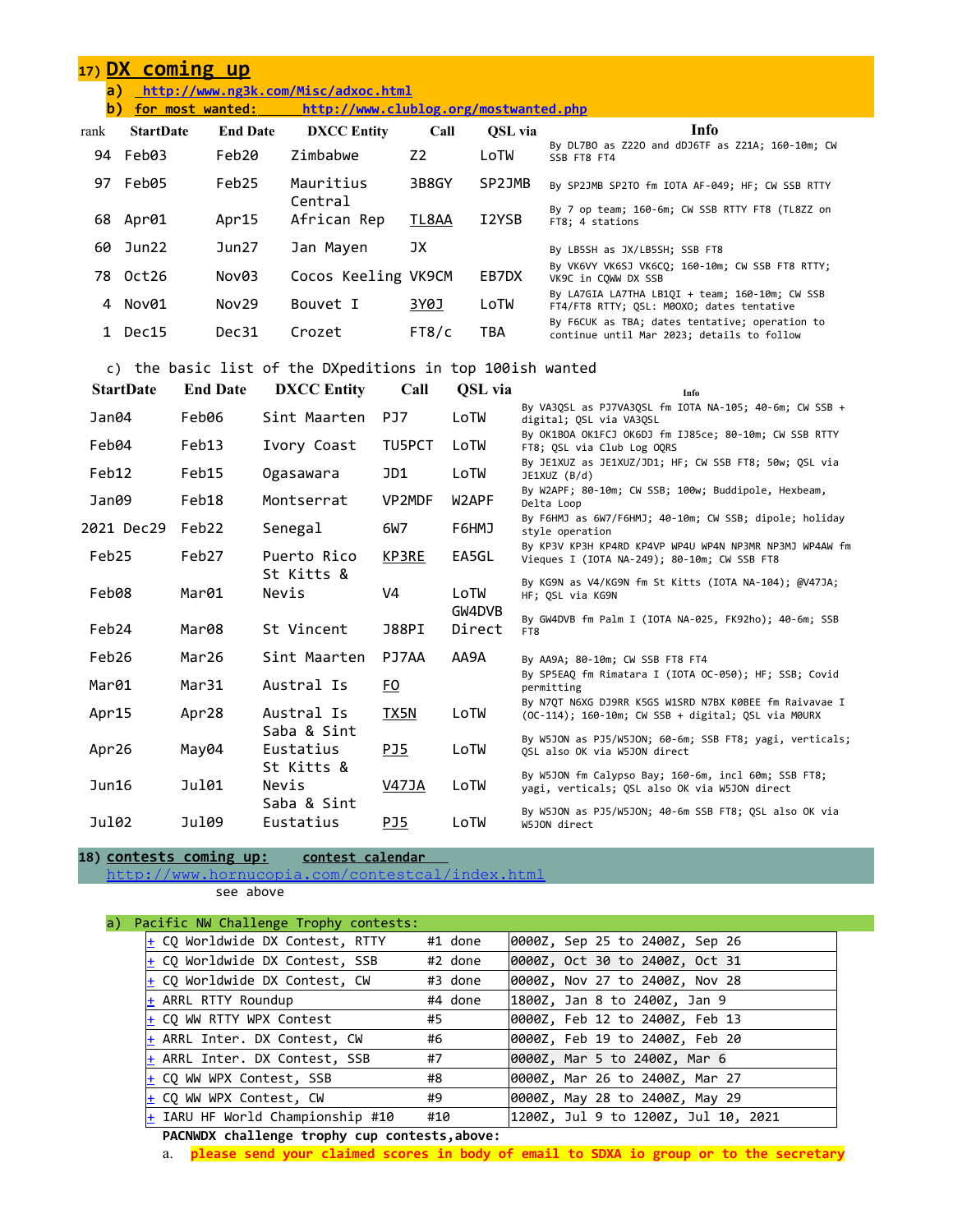b. to help keep the super check partial files complete consider to cc <u>[k5zd@contesting.com](mailto:k5zd@contesting.com)</u> when you submit your Cabrillo logs.

#### **19) SDXA membership**

| call             | operator       | sort     | feb<br>22    | jan<br>22    | dec<br>21    | nov<br>21    | oct<br>21                | 21                       | 21                       | sep july june<br>21      | may<br>21                | apr<br>21                | 25<br>mar                | mar<br>21                | feb<br>21                | jan<br>21                |
|------------------|----------------|----------|--------------|--------------|--------------|--------------|--------------------------|--------------------------|--------------------------|--------------------------|--------------------------|--------------------------|--------------------------|--------------------------|--------------------------|--------------------------|
| AA6TQ            | Gordon         | 1        |              |              |              |              |                          |                          |                          |                          |                          |                          |                          |                          |                          |                          |
| AC7GL            | Rod            |          |              |              |              |              | $\overline{\phantom{0}}$ | $\overline{\phantom{a}}$ | $\overline{\phantom{a}}$ | $\overline{\phantom{a}}$ | $\overline{\phantom{a}}$ | $\overline{\phantom{0}}$ | $\overline{\phantom{0}}$ | $\overline{\phantom{0}}$ | $\qquad \qquad -$        | $\qquad \qquad -$        |
| AC7MV            | David          | 2        |              |              |              |              |                          |                          |                          |                          |                          |                          |                          |                          |                          |                          |
| AD7QJ            | Harold         | 3        | $\mathbf{1}$ | 1            | 1            |              | $\mathbf{1}$             | 1                        |                          | 1                        | 1                        | 1                        | 1                        | 1                        | 1                        | 1                        |
| AD7XG            | Gary           | 4        | $\mathbf{1}$ | $\mathbf{1}$ | $\mathbf{1}$ | 1            | $\mathbf{1}$             | $\mathbf 1$              | 1                        | 1                        | 1                        | 1                        | 1                        | 1                        | 1                        | 1                        |
| AD7XG-<br>XYL    | Svetlana       | 5        |              |              |              |              |                          |                          |                          |                          |                          |                          |                          |                          | $\mathbf{1}$             | 1                        |
| AE7GT            | MaryBeth       | 6        |              |              |              |              |                          |                          |                          |                          |                          |                          |                          |                          |                          |                          |
| AF7WH            | Dale           | 7        |              | 1            | $\mathbf{1}$ |              |                          |                          |                          |                          |                          |                          | $\mathbf{1}$             | $\mathbf{1}$             | 1                        | 1                        |
| AG7IG            | Mike           | 8        | 1            | 1            | 1            | 1            | $\mathbf{1}$             | 1                        | 1                        | 1                        |                          | 1                        |                          |                          | 1                        | 1                        |
| AG7QP            | Frank          | 9        | $\mathbf{1}$ | 1            | 1            |              | $\mathbf{1}$             | 1                        | 1                        |                          |                          | 1                        |                          |                          | $\mathbf 1$              |                          |
| AI7CR            | Josh           | 10       |              |              |              |              |                          |                          |                          |                          |                          |                          |                          |                          |                          |                          |
| JA3CZY           | Elvin          | 11       |              |              |              |              |                          |                          |                          |                          |                          | $\mathbf 1$              |                          | $\mathbf{1}$             | $\mathbf{1}$             |                          |
| <b>KØNG</b>      | Peter          | 12       | $\mathbf{1}$ | $\mathbf{1}$ | $\mathbf{1}$ |              | $\mathbf{1}$             | 1                        | 1                        | 1                        | 1                        | $\mathbf{1}$             | 1                        | 1                        | $\mathbf{1}$             | 1                        |
| K2GEP            | Gregory        | 12.5     |              |              |              |              |                          | $-$                      | $ -$                     | $ -$                     | $ -$                     | $ -$                     | $ -$                     | $-$                      | $ -$                     | $ -$                     |
| K7AWB            | Steve          | 13       | $\mathbf{1}$ |              |              |              |                          |                          |                          |                          |                          |                          |                          |                          |                          |                          |
| K7EFX            | John           | 14       |              |              |              |              |                          |                          |                          |                          |                          |                          |                          |                          |                          |                          |
| K7GS             | Gary           | 15       | $\mathbf{1}$ | $\mathbf{1}$ | 1            | $\mathbf{1}$ |                          | $\mathbf 1$              | 1                        | $\mathbf{1}$             | $\mathbf{1}$             | 1                        | 1                        | 1                        | 1                        | 1                        |
| K7HPT            | Mark           | 16       |              |              |              |              |                          |                          |                          |                          |                          |                          |                          |                          | 1                        |                          |
| K7KB             | <b>John</b>    | 17       | $\mathbf{1}$ | 1            | 1            |              | $\mathbf{1}$             | 1                        |                          | $\mathbf{1}$             | $\mathbf{1}$             | 1                        | 1                        | 1                        | 1                        | 1                        |
| K7PEW            | Nick           | 17.5     |              |              |              |              |                          |                          |                          |                          | $\sim$ $-$               | $ -$                     | $\sim$ $-$               | $-$                      | $ -$                     | $\sim$ $-$               |
| K7PHM            | Rick           | 17.8     | $\mathbf{1}$ |              |              |              |                          |                          |                          | 1                        | $ -$                     | $- -$                    | $\overline{\phantom{a}}$ | $ -$                     | $ -$                     | $\sim$ $-$               |
| K7ST0            | Michael        | 18       | $\mathbf{1}$ | 1            |              | 1            | $\mathbf{1}$             | 1                        | 1                        | 1                        |                          | 1                        |                          | 1                        | 1                        | 1                        |
| K7TM             | Bob            | 19       | $\mathbf 1$  | 1            | $\mathbf{1}$ | $\mathbf{1}$ | $\mathbf{1}$             |                          | 1                        | 1                        | $\mathbf{1}$             | $\mathbf{1}$             | $\mathbf{1}$             | 1                        | 1                        | $\mathbf{1}$             |
|                  |                | 19.5     | $\mathbf{1}$ | 1            | 1            | 1            |                          | $\mathbf{1}$             | 1                        | 1                        |                          | 1                        | ---                      | $- - -$                  | $- - -$                  | $- - -$                  |
| K7TQ<br>KB7BEK   | Randy          | 20       |              |              |              |              |                          |                          |                          |                          |                          |                          |                          |                          |                          |                          |
|                  | Cathy<br>Rod   | 20.5     |              |              |              |              |                          |                          |                          | 1                        |                          |                          |                          |                          | 1                        |                          |
| KC7AAD<br>KC7TTM | Cleo           | 21       |              |              |              |              |                          |                          |                          |                          |                          |                          |                          |                          |                          |                          |
| KC7UG            | Tom            | 22       |              | 1            |              |              | $\mathbf{1}$             | $\mathbf{1}$             |                          |                          |                          |                          |                          |                          |                          | 1                        |
| KD7GHZ           | Mike           |          | $\mathbf 1$  | $\mathbf{1}$ | $\mathbf{1}$ |              |                          | $\mathbf{1}$             |                          |                          |                          |                          |                          |                          |                          |                          |
| KF7PBM           | Joseph         | 23<br>24 |              |              |              |              |                          |                          |                          |                          | 1                        |                          |                          |                          |                          |                          |
|                  |                | 25       |              |              |              |              |                          |                          |                          |                          |                          |                          |                          |                          |                          |                          |
| KI7DG            | Chuck          | 26       |              | 1            | 1            | 1            | $\mathbf{1}$             | 1                        |                          | $\mathbf{1}$             |                          | 1                        |                          |                          |                          |                          |
|                  |                |          | 1            |              |              |              |                          |                          |                          |                          |                          |                          |                          |                          |                          |                          |
| KJ7IEA<br>KJ7QEX | Peter<br>Jason | 27<br>28 |              | 1            | 1            | 1            | 1                        | 1                        | 1                        | 1                        | 1                        | 1<br>$\mathbf 1$         | 1                        | 1<br>$\mathbf{1}$        | 1<br>1                   | 1                        |
| KK9HAM           | Albin          | 29       |              |              |              |              |                          |                          |                          |                          |                          |                          |                          |                          |                          |                          |
| KQ7C             | Sarah          | 30       |              |              |              |              |                          |                          |                          |                          |                          |                          |                          |                          |                          |                          |
| N7AU             | Bob            | 31       |              |              |              |              |                          |                          |                          |                          |                          | 1                        |                          |                          |                          |                          |
| N7CXI            | Jim            | 32       |              |              |              |              |                          |                          |                          |                          |                          |                          |                          |                          |                          |                          |
| N7ESU            | Jim            | 33       | $\mathbf{1}$ | 1            | $\mathbf{1}$ | $\mathbf{1}$ |                          |                          | 1                        | $\mathbf{1}$             | 1                        | 1                        | 1                        | $\mathbf{1}$             | 1                        | 1                        |
| N7GCO            | Me1            | 34       | $\mathbf 1$  | $\mathbf{1}$ | $\mathbf{1}$ | $\mathbf 1$  | $\mathbf{1}$             | $\mathbf{1}$             | 1                        | 1                        | $\mathbf 1$              | 1                        | 1                        | 1                        | $\mathbf{1}$             | 1                        |
| N7ID             | Mike           | 34.2     |              | $\mathbf{1}$ |              |              |                          | $\qquad \qquad -$        | $\qquad \qquad -$        | $\qquad \qquad -$        | $\overline{\phantom{a}}$ | $\overline{\phantom{0}}$ | $\qquad \qquad -$        | $\overline{\phantom{0}}$ | $\overline{\phantom{0}}$ | $\qquad \qquad -$        |
| N7LL             | David          | 34.5     | $\mathbf 1$  |              | $\mathbf{1}$ | $\mathbf{1}$ |                          |                          |                          | 1                        | $\mathbf{1}$             | $\sim$ $-$               | $\sim$ $-$               | $\sim$ $-$               | $\sim$ $-$               | $- -$                    |
| N7QT             | Rob            | 35       |              |              | $\mathbf{1}$ |              |                          | $\mathbf{1}$             |                          | 1                        |                          | $\mathbf{1}$             |                          |                          |                          |                          |
| N7SJM            | Scott          | 36       |              |              | $\mathbf{1}$ | $\mathbf{1}$ |                          |                          | 1                        | $\mathbf{1}$             | $\mathbf{1}$             | $\mathbf{1}$             |                          | 1                        | $\mathbf{1}$             | 1                        |
| N7UVH            | Murph          | 37       | $\mathbf{1}$ |              | $\mathbf{1}$ | $\mathbf{1}$ | $\mathbf{1}$             | 1                        |                          |                          |                          | $\mathbf{1}$             | 1                        | $\mathbf{1}$             | $\mathbf{1}$             |                          |
| N7ZUF            | Jay            | 37.5     | $\mathbf{1}$ | $\mathbf{1}$ | $\mathbf{1}$ | $\mathbf{1}$ | $\mathbf 1$              | $\mathbf{1}$             | $\qquad \qquad -$        | $\qquad \qquad -$        |                          |                          | $\qquad \qquad -$        | $\qquad \qquad -$        |                          | $\overline{\phantom{0}}$ |
| NA7TP            | Ted            | 37.75    | $\mathbf{1}$ |              | $\mathbf{1}$ |              |                          | $\mathbf{1}$             |                          |                          |                          | 1                        |                          |                          | $\mathbf{1}$             |                          |
| NE7F             | Jim            | 38       |              |              |              |              |                          |                          |                          |                          |                          |                          |                          |                          |                          |                          |
| NH7S             | Cal            | 39       |              |              |              |              |                          |                          |                          |                          |                          |                          |                          |                          |                          |                          |
|                  |                |          |              |              |              |              |                          |                          |                          |                          |                          |                          |                          |                          |                          |                          |
| NZ2S             | Jeff           | 40       |              | $\mathbf{1}$ | $\mathbf{1}$ | $\mathbf{1}$ |                          | $\mathbf{1}$             | 1                        | $\mathbf{1}$             | $\mathbf{1}$             | 1                        | $\mathbf{1}$             | $\mathbf{1}$             | 1                        | $\mathbf{1}$             |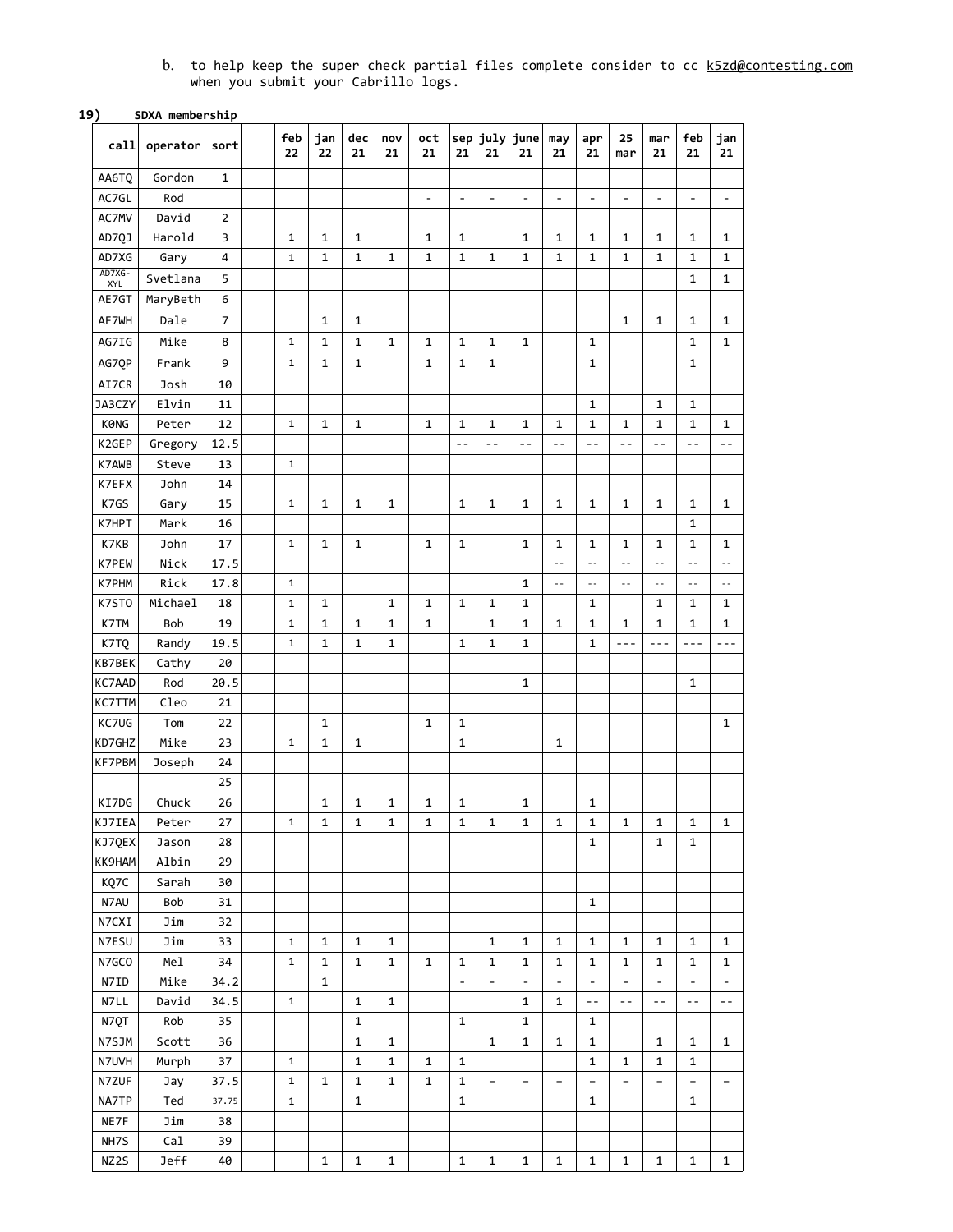| WOCG/<br>PJ2DX   | Geoff              | 41        |              |              |              |    |              |              |              |                   |                          |                          |                   |                              |                   | 1                        |
|------------------|--------------------|-----------|--------------|--------------|--------------|----|--------------|--------------|--------------|-------------------|--------------------------|--------------------------|-------------------|------------------------------|-------------------|--------------------------|
| W3AS             | Doug               | 42        |              |              |              |    |              |              |              | 1                 |                          | 1                        |                   | $\mathbf{1}$                 |                   | 1                        |
| W6AEA            | George             | 43        |              |              |              |    |              |              |              | 1                 |                          |                          |                   |                              |                   |                          |
| <b>W6WBO</b>     | Steven             | 44        |              |              |              |    |              |              |              |                   |                          |                          |                   |                              |                   |                          |
| W7BHP            | Dick               | 44.5      |              |              |              |    |              |              |              |                   |                          |                          |                   |                              |                   |                          |
| W7BKS            | Brandon            | 44.7      | 1            |              | 1            |    |              | 1            | 1            | $\qquad \qquad -$ | $\overline{\phantom{0}}$ | $\overline{\phantom{a}}$ | $\qquad \qquad -$ |                              | $\qquad \qquad -$ | $\qquad \qquad -$        |
| W7CD(9)          | John (Janu         | 45        |              |              |              |    |              | $\mathbf 1$  |              |                   |                          |                          |                   |                              |                   |                          |
| H3JZ)            | sz)                |           |              |              |              |    |              |              |              |                   |                          |                          |                   |                              |                   |                          |
| W7CEG            | Charlie            | 45.5      | $\mathbf{1}$ |              |              |    |              | 1            |              |                   | 1                        |                          |                   | $\qquad \qquad \blacksquare$ | $\qquad \qquad -$ | $\overline{\phantom{0}}$ |
| W7DRN            | Anita              | 45.7      |              |              |              |    |              |              |              |                   |                          |                          |                   |                              |                   |                          |
| W7GSV            | Robert             | 46        |              |              | $\mathbf{1}$ | 1  |              |              |              |                   |                          |                          |                   |                              |                   |                          |
| W7GTF            | Ron                | 47        |              |              |              |    |              |              |              |                   |                          |                          |                   |                              |                   |                          |
| W7MEM            | Mark               | 48        |              |              |              |    |              |              |              |                   |                          |                          |                   |                              |                   |                          |
| W7PEG            | Peggy              | 49        |              |              |              |    |              |              |              |                   |                          |                          |                   |                              |                   |                          |
| W7SX             | Robert             | 50        |              |              |              |    |              |              |              |                   |                          |                          |                   |                              |                   |                          |
| W7TG             | Tom                | 51        |              |              |              |    |              |              |              |                   |                          |                          |                   |                              |                   |                          |
| W7UJ             | Ed                 | 52        |              |              |              |    |              |              |              |                   |                          |                          |                   |                              |                   |                          |
| <b>WAOWWW</b>    | Jay                | 53        | $\mathbf{1}$ | 1            | $\mathbf 1$  | 1  | 1            | $\mathbf 1$  | 1            | 1                 | 1                        | 1                        | 1                 | 1                            | 1                 | $\mathbf{1}$             |
| WA1PMA           | Wayne              | 54        |              |              |              |    |              |              |              |                   |                          |                          |                   |                              |                   |                          |
| WA6NDR           | Rick               | 55        | $\mathbf{1}$ |              |              |    |              |              |              |                   | 1                        |                          |                   |                              | 1                 | $\overline{\phantom{a}}$ |
| WA7AQH           | Del                | 56        | $\mathbf{1}$ | $\mathbf{1}$ |              | 1  | $\mathbf{1}$ | $\mathbf 1$  | $\mathbf{1}$ | 1                 |                          | $\mathbf 1$              | 1                 |                              | 1                 | $\mathbf{1}$             |
|                  | Robin              | 57        |              |              |              |    |              | $\mathbf 1$  |              |                   |                          |                          |                   |                              |                   |                          |
| WA7CPA           |                    |           |              |              |              |    |              |              |              |                   |                          |                          |                   |                              |                   |                          |
| WA7F             | Dave               | 58        | $\mathbf{1}$ |              |              |    |              |              |              |                   |                          |                          |                   | $\mathbf{1}$                 | 1                 | 1                        |
| WA7TNT           | Dave               | 59        | 1            |              |              |    |              | 1            |              |                   |                          |                          |                   |                              | 1                 | 1                        |
| WB7UNU           | Lynn               | 60        |              |              |              |    |              |              |              |                   |                          | $\mathbf 1$              |                   |                              | 1                 |                          |
| WS7I             | Jay                | 61        |              |              |              |    |              | 1            |              |                   |                          | 1                        | 1                 |                              |                   | 1                        |
| WU7X             | Dale               | 62        | $\mathbf{1}$ |              |              | 1  |              |              |              |                   |                          | $\mathbf 1$              | 1                 |                              | 1                 | $\mathbf 1$              |
| WW5A             | Ken                | 62.5      |              |              |              |    |              |              |              |                   | $\sim$ $\sim$            | $\sim$ $\sim$            | $\overline{a}$    | $\sim$ $\sim$                | $\sim$ $-$        | $\ddotsc$                |
|                  |                    |           |              |              |              |    |              |              |              |                   |                          |                          |                   |                              |                   |                          |
| WX7B             | Chris              | 63        |              |              |              |    |              |              |              |                   |                          | $\mathbf{1}$             |                   |                              |                   |                          |
| WX7DX            | Karl               | 64        |              |              |              |    |              |              |              |                   |                          |                          |                   |                              |                   |                          |
| WX7P             | Janet              | 65        |              | $\mathbf{1}$ |              |    | 1            |              |              |                   |                          |                          |                   |                              |                   |                          |
|                  |                    | 66        | 28           | 23           | 25           | 19 | 17           | 27           | 15           | 23                | 16                       | 29                       | 16                | 19                           | 29                | 24                       |
| visito<br>rs     | #in                | 67        | 5            | 1            | 0            | 0  | 1            | 3            | 0            | 3                 | 4                        | 3                        | 1                 | 4                            | 6                 | $\overline{2}$           |
| af7oa            | attend<br>dana     | 71        |              |              |              |    |              |              |              |                   |                          |                          |                   |                              |                   |                          |
|                  | Frank              | 72        |              |              |              |    |              |              |              |                   |                          |                          |                   | $- -$                        | $ -$              | $ -$                     |
| ag7qp            |                    |           |              |              |              |    |              |              |              |                   |                          |                          |                   |                              |                   |                          |
| k1dg             | doug               | 73        |              |              |              |    |              |              |              |                   |                          |                          |                   | $\mathbf{1}$                 |                   |                          |
| k2amf            | nei1               | 74        |              |              |              |    |              |              |              |                   |                          |                          |                   |                              |                   |                          |
| k5zd             | Randy              | 75        |              |              |              |    |              |              |              |                   |                          |                          |                   |                              |                   |                          |
| k7ake            | Gary               | 75.5      | $\mathbf{1}$ |              |              |    |              | 1            |              |                   |                          |                          |                   |                              |                   |                          |
| k6ei             | Jim                | 76        |              |              |              |    |              | $\mathbf 1$  |              |                   |                          |                          |                   |                              |                   |                          |
| k6mm             | John               | 76.5      |              | $\mathbf{1}$ |              |    |              |              |              |                   |                          |                          |                   |                              |                   |                          |
| k7ar<br>$k7gs -$ | Al                 | 77        |              |              |              |    |              |              |              |                   |                          |                          |                   |                              |                   |                          |
| xyl              | Cille              | 78        |              |              |              |    |              |              |              |                   |                          |                          |                   |                              |                   |                          |
| k7phm            | Rick               | 79        |              |              |              |    |              |              |              |                   | $\mathbf{1}$             |                          |                   |                              | 1                 |                          |
| k7tq             | Randy              | 80        |              |              |              |    |              | ---          | $- - -$      | $- - -$           | $---$                    | $  -$                    | 1                 | $\mathbf{1}$                 |                   |                          |
| k9jf             | Jim                | 81        |              |              |              |    |              |              |              |                   |                          |                          |                   |                              |                   | $\mathbf 1$              |
|                  | ka7jnx Dan Henshaw | 83        |              |              |              |    |              |              |              |                   |                          |                          |                   |                              | 1                 |                          |
| ki7oo            | Matt               | 84.5      | $\mathbf 1$  |              |              |    |              | $\mathbf{1}$ |              |                   |                          |                          |                   |                              |                   |                          |
| kb7hdx           | Mark               | 85        |              |              |              |    |              |              |              |                   | $\mathbf{1}$             |                          |                   |                              | 1                 |                          |
|                  | kb7jbx Diane(n7au) | 86        |              |              |              |    |              |              |              |                   |                          |                          |                   |                              |                   |                          |
| ke7hkz           | Rosemarie          | 89        |              |              |              |    |              |              |              |                   |                          |                          |                   |                              |                   |                          |
| kg6mtc           | ted                | 91        |              |              |              |    |              | $- - -$      | $- - -$      | $- - -$           | $- - -$                  | $- - -$                  | $- - -$           | $- - -$                      | $- - -$           | $- - -$                  |
| kj7mtu           | Brnadon            | 93.2<br>5 |              |              |              |    |              |              |              | $\mathbf{1}$      |                          |                          |                   |                              |                   |                          |
| kl9a             | ${\sf Chris}$      | 93.5      |              |              |              |    |              |              |              |                   |                          | $\mathbf{1}$             |                   |                              |                   |                          |